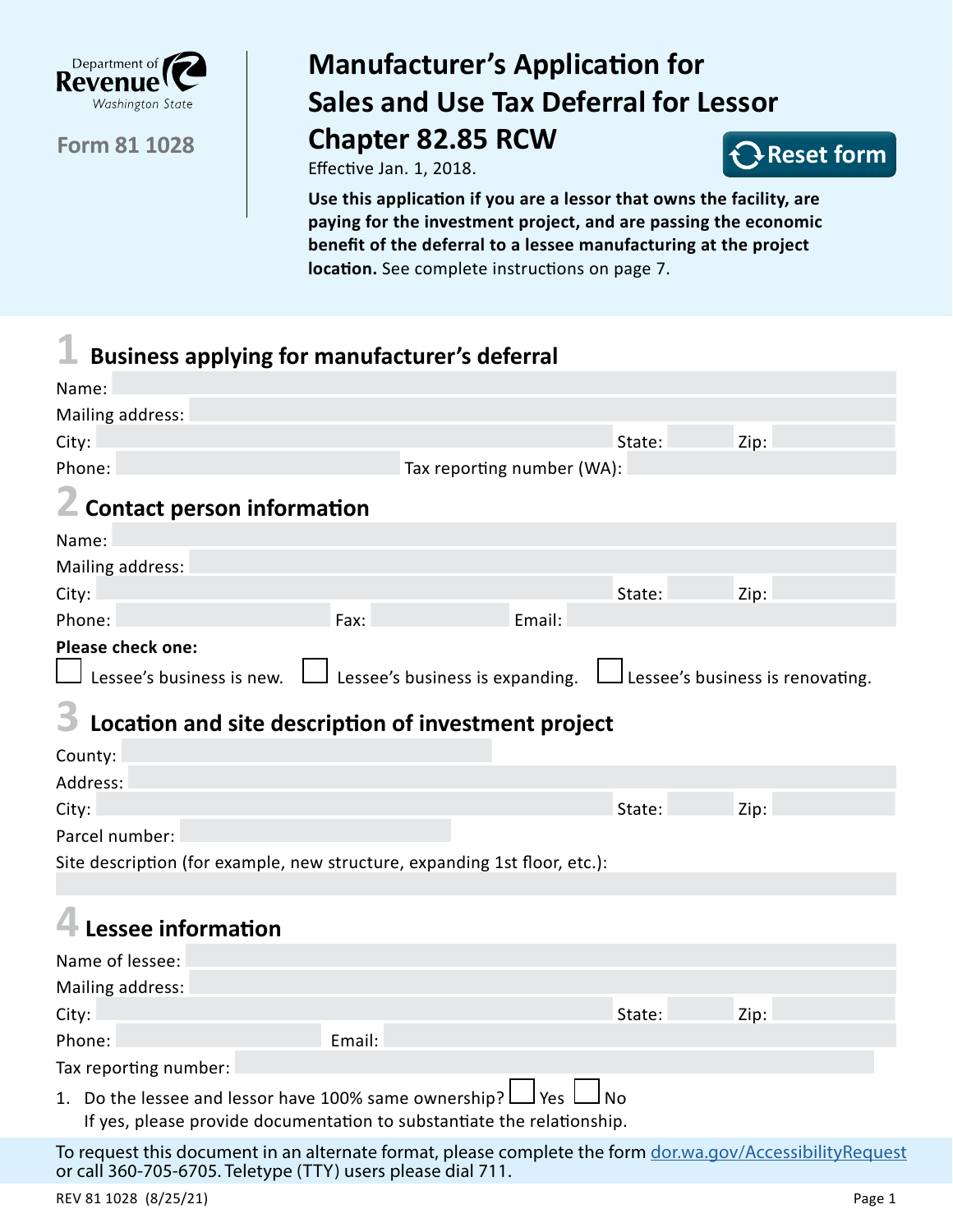

2. If the answer to question 1 is no, has the lessor agreed by written contract to pass the economic benefit of the deferral to the lessee?  $\Box$  Yes  $\Box$  No

(Please attach a completed Lessee's Application, if applicable, and a copy of the lease agreement reflecting the economic benefit of the deferred tax is passed onto the lessee by any type of payment, credit, or other financial arrangement between the lessor and qualified lessee.)

### **Please have the lessee sign the following statement. Failure to do so will prevent approval of the application.**

Per RCW 82.32.834, I agree to file an annual tax performance report with the Department of Revenue each May 31st for eight years, beginning with the first calendar year after the calendar year in which the investment project is certified by the department as operationally complete. Failure to complete and submit the performance reports by their due date will result in portions of deferred tax becoming immediately due.

Printed name: Signature: Signature: Signature: Signature: Signature: Signature: Signature: Signature: Signature: Signature: Signature: Signature: Signature: Signature: Signature: Signature: Signature: Signature: Signature:

#### Title: Date: Date: Date: Date: Date: Date: Date: Date: Date: Date: Date: Date: Date: Date: Date: Date: Date:  $\sim$

### **5 Business activity to be conducted at this facility**

If additional space is needed to answer question 3, please attach additional pages.

- 3. Describe the lessee's manufacturing activity at this facility:
- 4. Is the lessee currently paying manufacturing or processing for hire business & occupation tax on above described activity?

Yes  $\Box$  No

5. If the answer to question 4 is no, is this a new manufacturing activity for the lessee's business?

 $Y_{PS}$   $\parallel$   $N_{\Omega}$ 

### **6 Estimated investment project costs**

Please include only those costs that will be paid for by the applicant.

#### **6. Structure:**

Date building permit will be issued:

Construction of new structure(s):

Leasehold improvements paid for by applicant:

Expansion or renovation to expand floor space or production capacity:

Total structure costs:

#### **7. Machinery & equipment:**

Date equipment is to be installed:

Purchase price:

Lease contract price:

Fair market value of previously owned machinery and equipment that is new to the state of Washington:

**Total machinery & equipment costs:**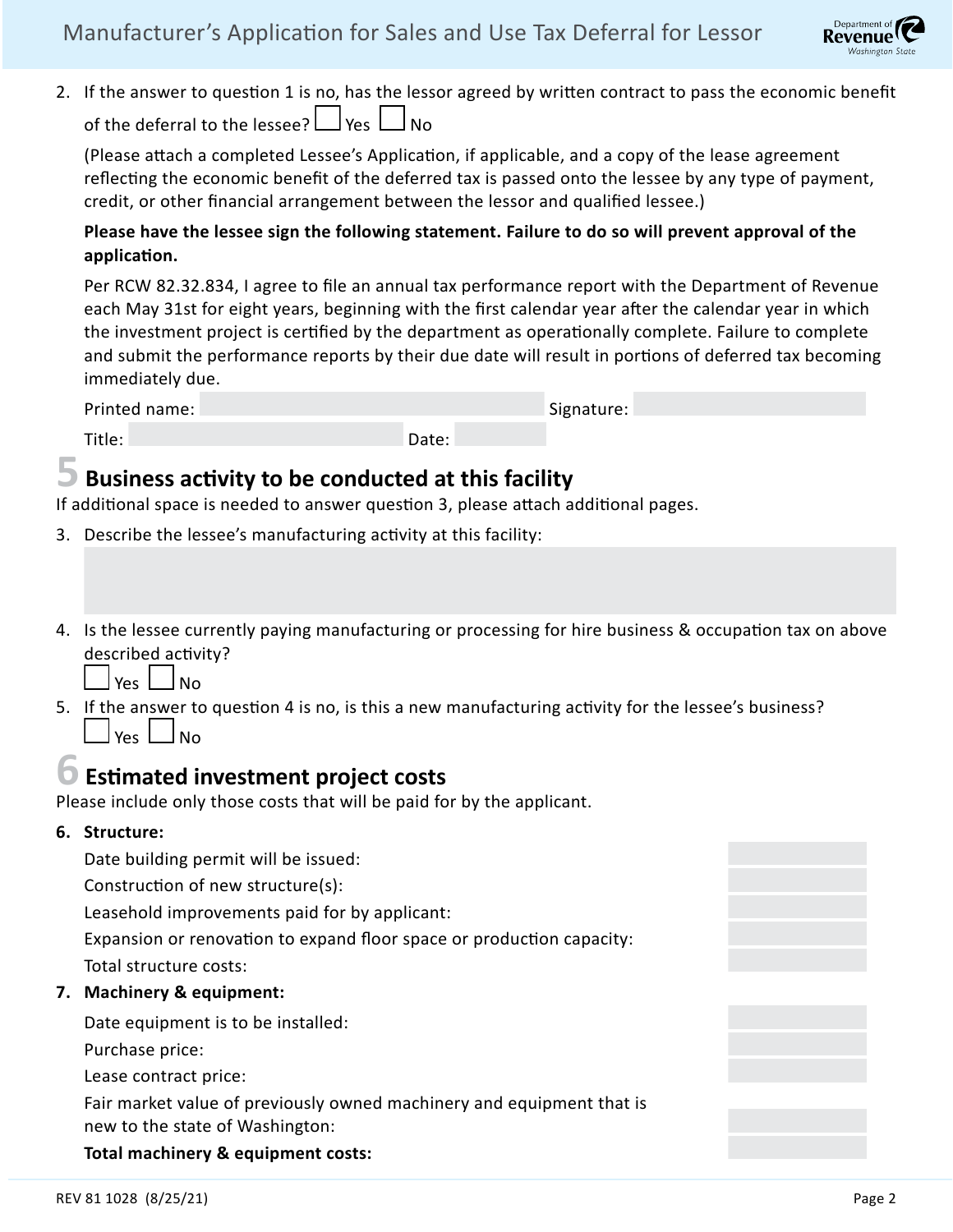

- 8. Total costs (structure & equipment):
- 9. Estimated completion date:
- 10. Estimated square footage created:
- 11. Provide the name(s) of the general contractor(s) to be used, if known.

## **7 Apportionment of structure**

If the facility is used partly for manufacturing and partly for other purposes, the applicable tax deferral will be determined by apportioning the costs of construction.

(Not all of these categories qualify for the deferral.)

12. Percentage of facility devoted to (use whole numbers):

| <b>Area</b>                                                                                        | Percentage |
|----------------------------------------------------------------------------------------------------|------------|
| Accounting/payroll                                                                                 |            |
| Cafeteria                                                                                          |            |
| Common areas                                                                                       |            |
| Conference & training rooms                                                                        |            |
| <b>Customer service</b>                                                                            |            |
| Manufacturing                                                                                      |            |
| Offices used by direct line supervisors or other managers who oversee the<br>manufacturing process |            |
| Reception area                                                                                     |            |
| Research & development                                                                             |            |
| Sales & marketing                                                                                  |            |
| Warehouse                                                                                          |            |
| Other (please describe)                                                                            |            |
|                                                                                                    |            |

Total: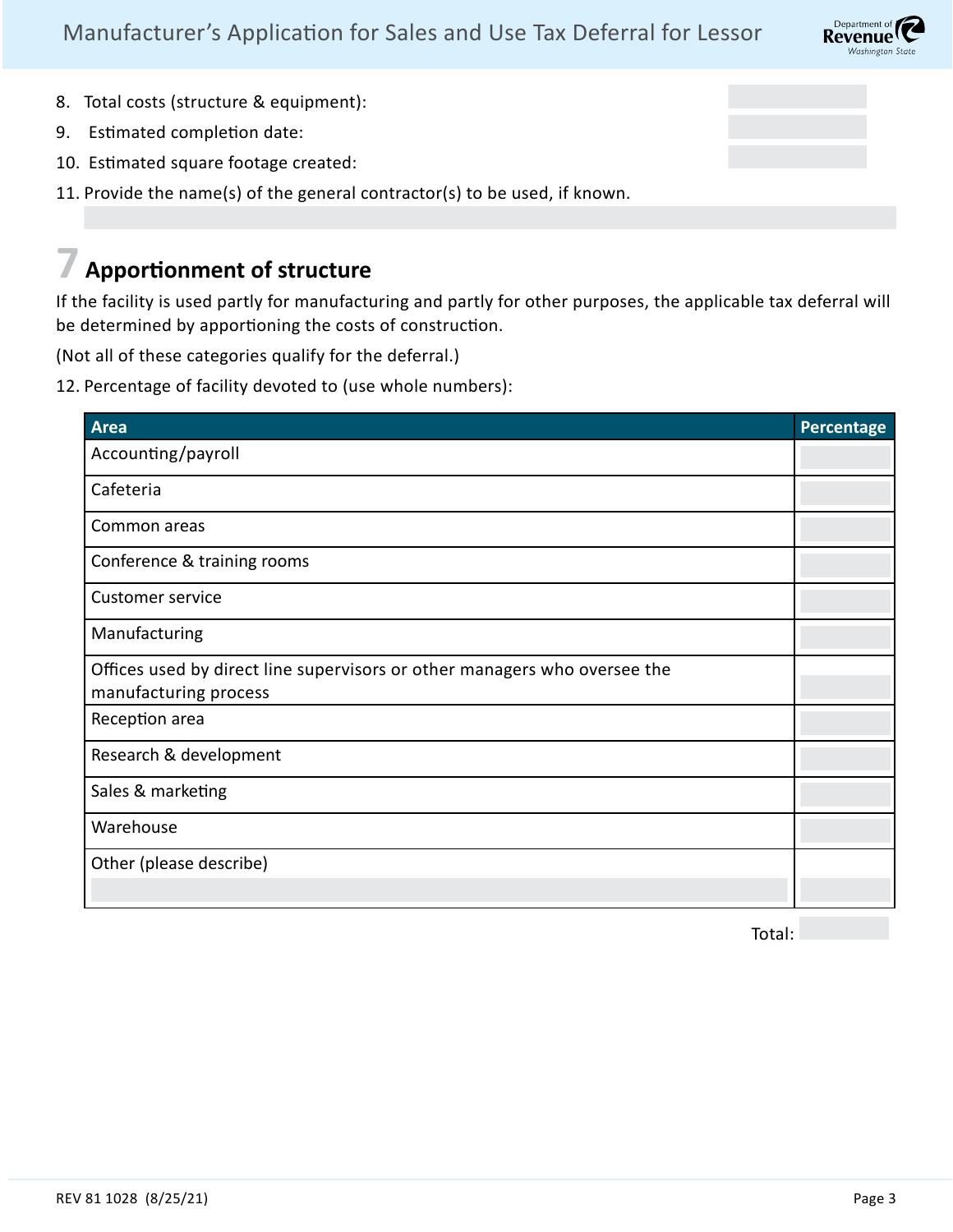

## **8 Employment information**

13. Average number of full time equivalents (FTEs) for previous calendar year. (1820 annualized hours worked = 1 FTE)

Entire business:

At this facility:

- 14. Estimated number of new FTEs as a result of this project:
- 15. Estimated wages of new FTEs as a result of this project:
- 16. How will the lessee's project generate jobs, both construction and/or manufacturing?

17. Provide the lessee's average quarterly employment at the site for the prior two years (if applicable).

| Tax year<br>(Prior two tax<br>years) | Quarter 1 Avg # of<br>employees at the<br>site. | Quarter 2 Avg # of<br>employees at the<br>site. | Quarter 3 Avg # of<br>employees at the<br>site. | Quarter 4 Avg # of<br>employees at the<br>site. |
|--------------------------------------|-------------------------------------------------|-------------------------------------------------|-------------------------------------------------|-------------------------------------------------|
|                                      |                                                 |                                                 |                                                 |                                                 |
|                                      |                                                 |                                                 |                                                 |                                                 |
|                                      |                                                 |                                                 |                                                 |                                                 |

Estimate the following for new in-state jobs created by the project for each year through the year the project is estimated to be complete plus two additional years. (Add additional pages if necessary.)

18. By year, estimated construction jobs created, hours worked, wages and duration associated with those jobs.

- 19. By year, estimated manufacturing jobs created, hours worked, wages and duration associated with those jobs.
- 20. You and the lessee are responsible for reporting on job generation both for the construction phase and the operations phase. This will require you to collect site-specific employee related data from construction contractors and subcontractors. Included in the site-specific data for both the construction and operation phases are quarterly employee hours and wages. Provide a description of how you will collect site specific job related data: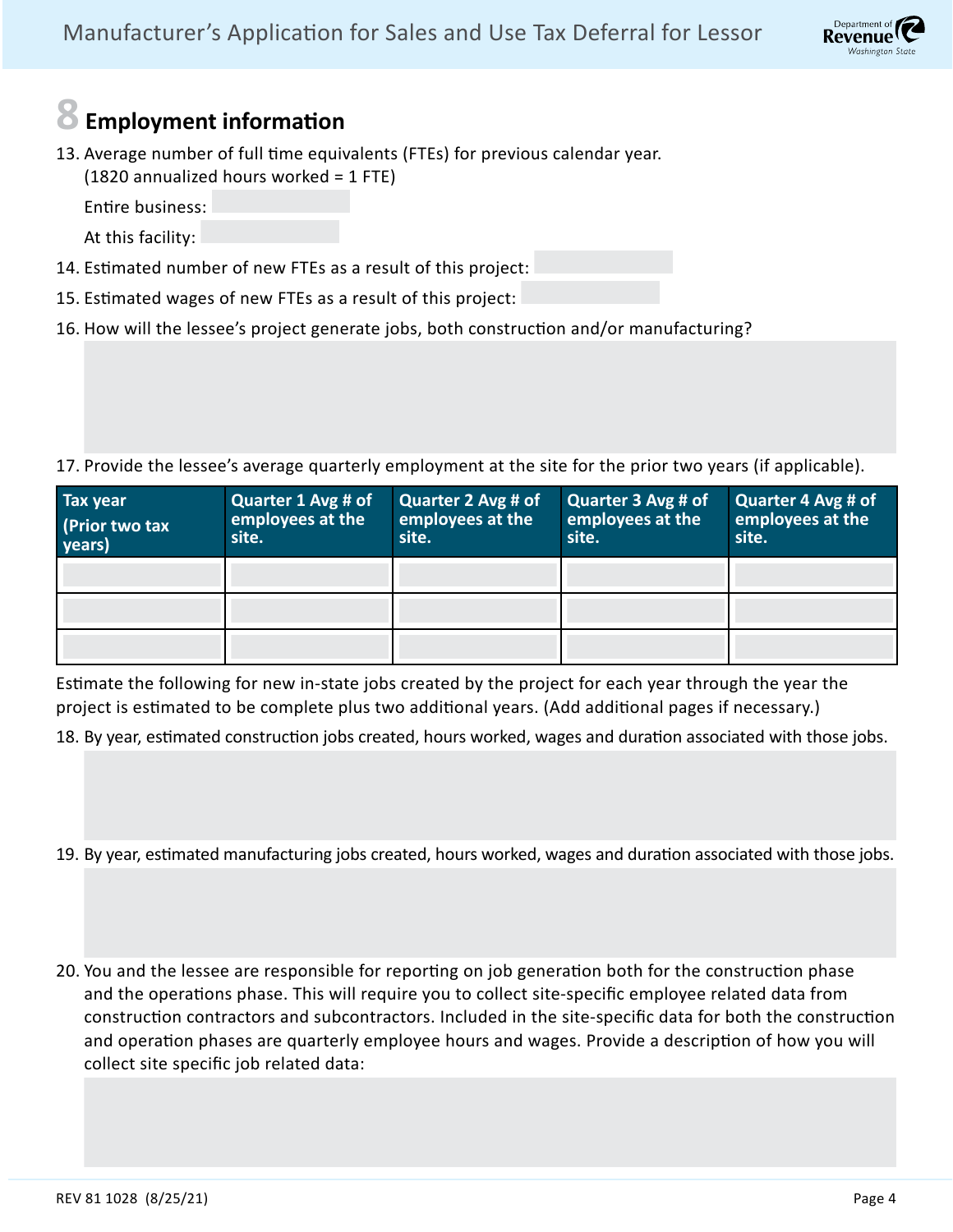# **9 Use of facility**

All businesses must continue manufacturing at the site of the investment project until all deferred taxes are repaid.

**If the manufacturing activity is not maintained, all or a portion of the deferred taxes outstanding for this investment will be immediately due***.* The department will assess interest at the rate provided for delinquent excise taxes, but not penalties, retroactively to the date of the deferral.

- 21. Does the lessee plan to operate this investment project in a qualified manner until the tax is repaid?  $\gamma$ es  $\frac{1}{100}$
- 22. If the answer to question 21 is "No", how long does the lessee plan to operate this investment project with qualified use?

## **10 Buyer's sales and use tax preference addendum**

Taxpayers using this deferral program are required to complete the Buyer's Sales and Use Tax Preference Addendum in E-file when filing their excise tax returns. The addendum is found on the main menu under "Tax Preference" (RCW 82.32.808).

## **11 Audit records location**

If your application is approved, a deferral certificate will be issued using the estimates from your application. Upon completion of the project, an auditor will verify that you are performing qualified activities at this facility. They will also verify that the approved percentage of your structure and 100% of the machinery and equipment are eligible for the deferral. The auditor may adjust the allowable deferral based on his or her findings. You will be billed for any purchases that do not qualify for the deferral and you did not pay tax at the time of purchase, plus applicable interest.

To minimize inconvenience and the time it takes to complete an audit, please have the following records for the audit period available for your meetings with the auditor:

- Purchase invoices (for example,. accounts payable, receipts).
- Supporting documentation for the construction, such as construction contracts.
- Original Sales and Use Tax Deferral Certificate.

Although most audits can be completed with the above records, additional documents may be required during the audit.

#### **Please complete the following information about the contact person and audit records location if this information is currently available:**



Department of **Revenue**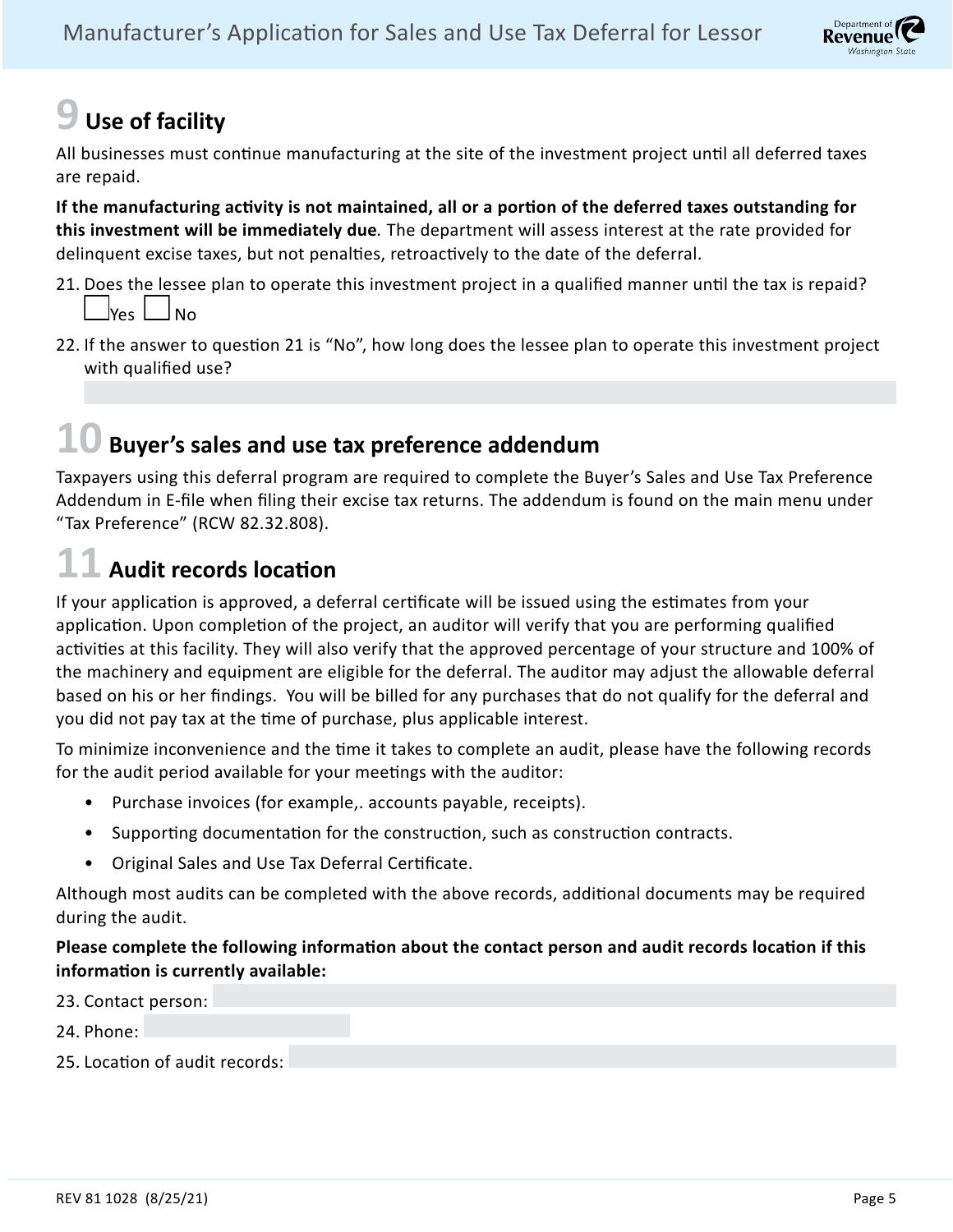# **12 Statute of limitations**

The schedule for the repayment of taxes deferred under this program on the purchase of goods or services is governed under the repayment provisions of RCW 82.85.060. With respect to any taxes you defer under this program, the statute of limitations period under RCW 82.32.050(4) does not commence until the close of the tax year in which you incur a tax liability to repay any of the taxes deferred. Thus, the statute of limitations period under RCW 82.32.050(4) will not begin to run until the Department of Revenue is aware of a failure to meet the requirements of the deferral.

I have read and understand the legal requirements described above.

## **13 Closing questions**

How did you hear about deferrals?

# **14 Signatures**

I certify under penalty of perjury under the laws of the State of Washington that the forgoing is true and correct.

| Applicant's signature: | Printed name: |
|------------------------|---------------|
|                        |               |
| Title:                 | Date:         |

### **What to do next:**

### **Mail, fax, or email to:**

Department of Revenue Audit Division Refund & Deferral Unit PO Box 47474 Olympia, WA 98504-7474 **Fax:** 360-704-5648 **Email:** [DORdeferrals@dor.wa.gov](mailto:DORdeferrals%40dor.wa.gov?subject=)

### **Questions?**

For questions about deferrals, please email [DORDeferrals@dor.wa.gov](mailto:DORDeferrals%40dor.wa.gov?subject=) or call our Deferral Program Lead at 360-534-1443.



Department of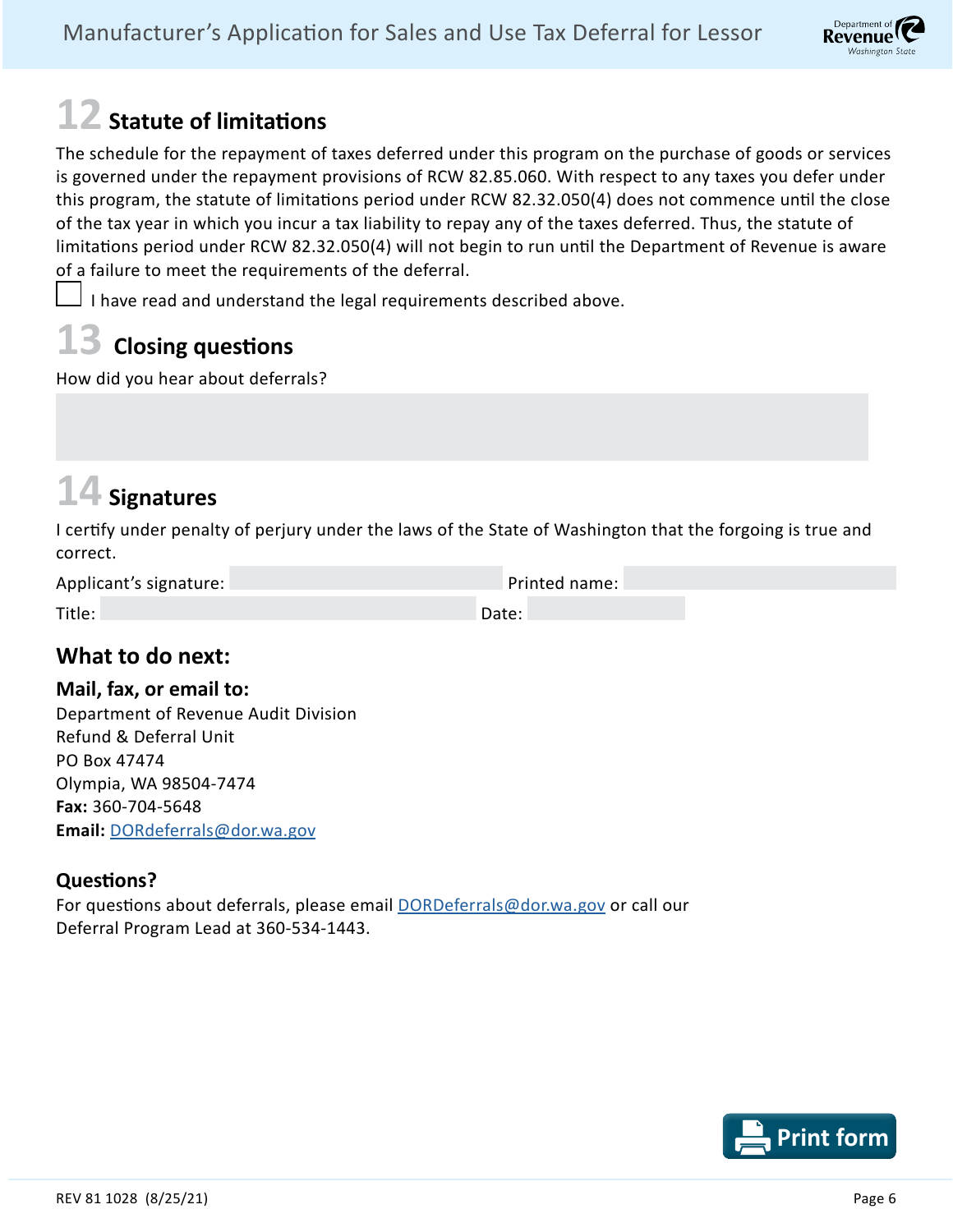

### **General instructions**

### **Program overview:**

- Only two projects may be approved by the department each year.
- One project must be located in Eastern Washington and one must be located in Western Washington.
- Sales and Use taxes on the first ten million dollars in costs for qualifying buildings and machinery and equipment can qualify.
- A project is for qualified buildings and machinery and equipment.
- Deferred taxes must be repaid.

• Deferrals are available on a first-in-time basis. **Filing:** This application must be submitted online, mailed, faxed, or emailed to the Washington State Department of Revenue. It must be submitted prior to the date a building permit is issued and/or prior to the acquisition of machinery and/or equipment within Washington state. Deferrals are available on a first-in-time basis.

**Eligible investment projects** means an investment in qualified buildings and/or qualified machinery and equipment on new, renovated, or expanded manufacturing operations. Only two projects may be approved by the department each year. The deferral applies to sales and use taxes on the first \$10,000,000 in qualifying costs for qualified buildings and machinery and equipment.

**Investment project** means an investment in qualified buildings and/or qualified machinery and equipment, including labor and services rendered in the planning, installation, and construction of the project.

**Qualified buildings** means construction of new structures, and expansion or renovation of existing structures for the purpose of increasing floor space or production capacity used for manufacturing.

**Qualified machinery and equipment** means all new industrial fixtures, equipment, and support facilities that are an integral and necessary part of a manufacturing operation.

**Manufacturing** has the same meaning as provided in Revised Code of Washington (RCW) 82.04.120.

**Operationally complete**: The project is operationally complete when it is able to be used for its intended purpose. The taxpayer must notify the department once the project is operationally complete and begin submitting the annual tax performance reports.

**Use and reporting requirements:** All businesses must complete an annual tax performance report for the year the project is operationally complete plus seven additional years. It is due May 31st and is required every year during this eight-year period per RCW 82.32.534. In addition, **all businesses must continue manufacturing at the site until all deferred taxes are repaid. If the manufacturing activity is not maintained, all or a portion of the deferred taxes outstanding for this investment project will be immediately due.**

**Buyer's Sales and Use Tax Preference Addendum:**  Taxpayers using this deferral program are required to complete the Buyer's Sales and Use Tax Preference Addendum in E-file when filing their Excise Tax Returns. The addendum is found on the main menu under "Tax Preference" (RCW 82.32.808).

**Repayment of taxes:** This deferral must be repaid. The deferred tax is repaid in ten equal payments beginning on December 31st of the fifth calendar year after the project is operationally complete, with the remaining payments due on December 31st for each of the following nine years.

**Manufacturer's equipment exemption:** Sales and use taxes often do not apply to machinery and equipment used in manufacturing operations. See the publication at [dor.wa.gov](http://dor.wa.gov) titled Manufacturer's [Sales and Use Tax Exemption](https://dor.wa.gov/sites/default/files/legacy/Docs/Pubs/ExciseTax/IncentProgs/MfgUseTax.pdf) for details. Machinery and equipment that qualifies under the exemption should not be included on the deferral application.